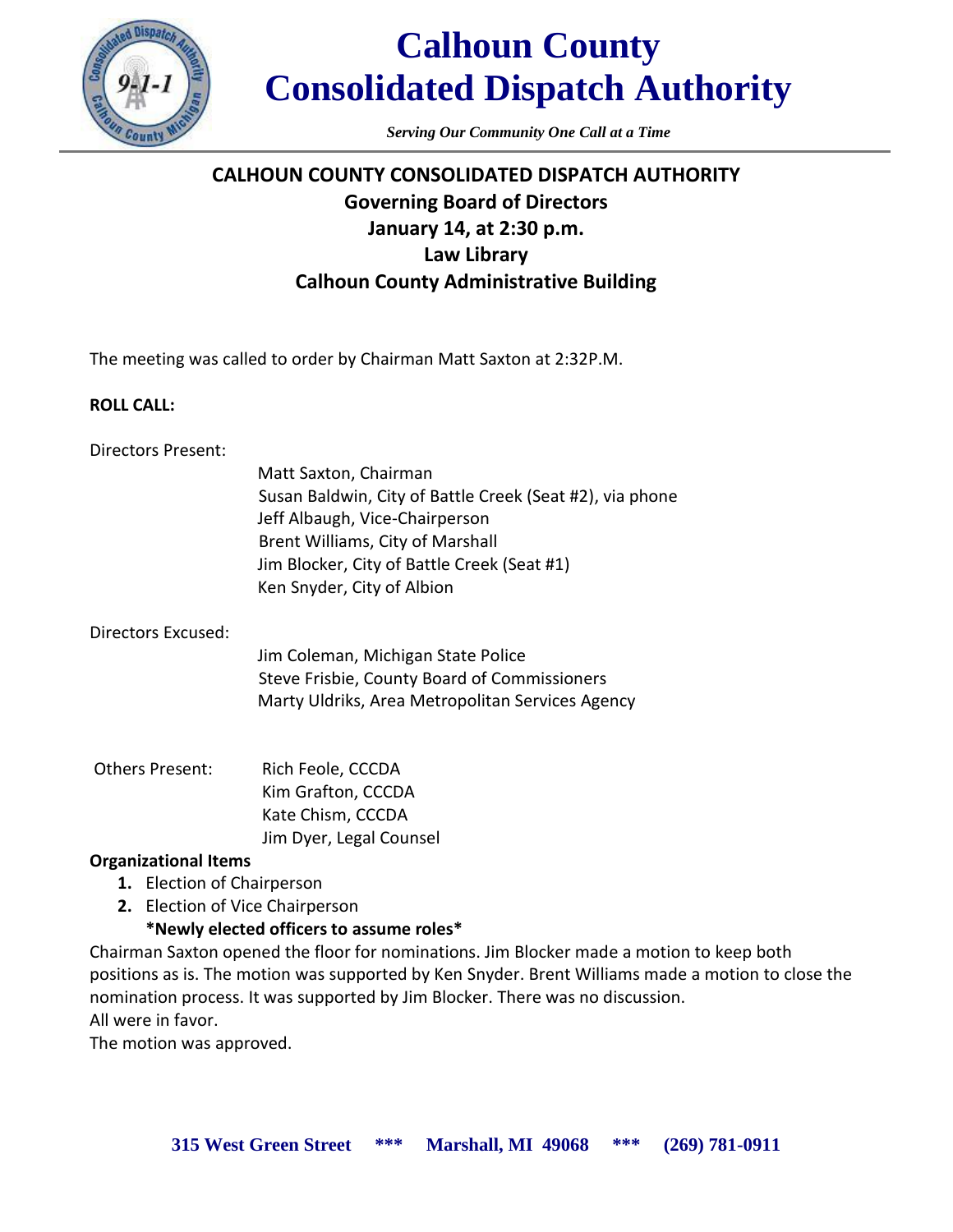

# **Calhoun County Consolidated Dispatch Authority**

*Serving Our Community One Call at a Time*

### **AGENDA APPROVAL**

A motion was made by Brent Williams to approve the January 14, 2020 CCCDA Governing Board agenda. The motion was seconded by Ken Synder.

All were in favor. Motion was approved.

### **MEETING MINUTES**

A motion was made by Brent Williams to accept the December 11, 2019, CCCDA Governing Board minutes (with date change). The motion was seconded by Ken Snyder.

All were in favor. Motion was approved.

# **PUBLIC COMMENT**

No public comment was provided.

# **CONSENT AGENDA**

The following items were listed on the Board's consent agenda:

- 1. Excuse Absent Board Members
- 2. Check Register: December1 to December 31
- 3. Year-to-Date Budget Performance Reports
- 4. 2019 Year-to-Date Statistics
- 5. Quality Assurance Reports
- 6. General Correspondence

A motion was made by Jim Blocker to approve the January 14, 2020 Consent Agenda. The motion was seconded by Ken Snyder.

All were in favor. Motion was approved.

# **Employee of the Quarter Presentation- Kate Chism**

### **EXECUTIVE DIRECTOR'S REPORT**

- 1. POTUS-It went fairly smoothly. Had Supervisor Smith at the Battle Creek EOC. Had extra staff at our center. Very pleased with the overall outcome.
- 2. Lease- The payment has been made the lease filed at the clerk's office.
- 3. Perfect Attendance- Four staff members have qualified this year for perfect attendance.
- 4. MERS 95% Policy- will have an update for board approval next board meeting.